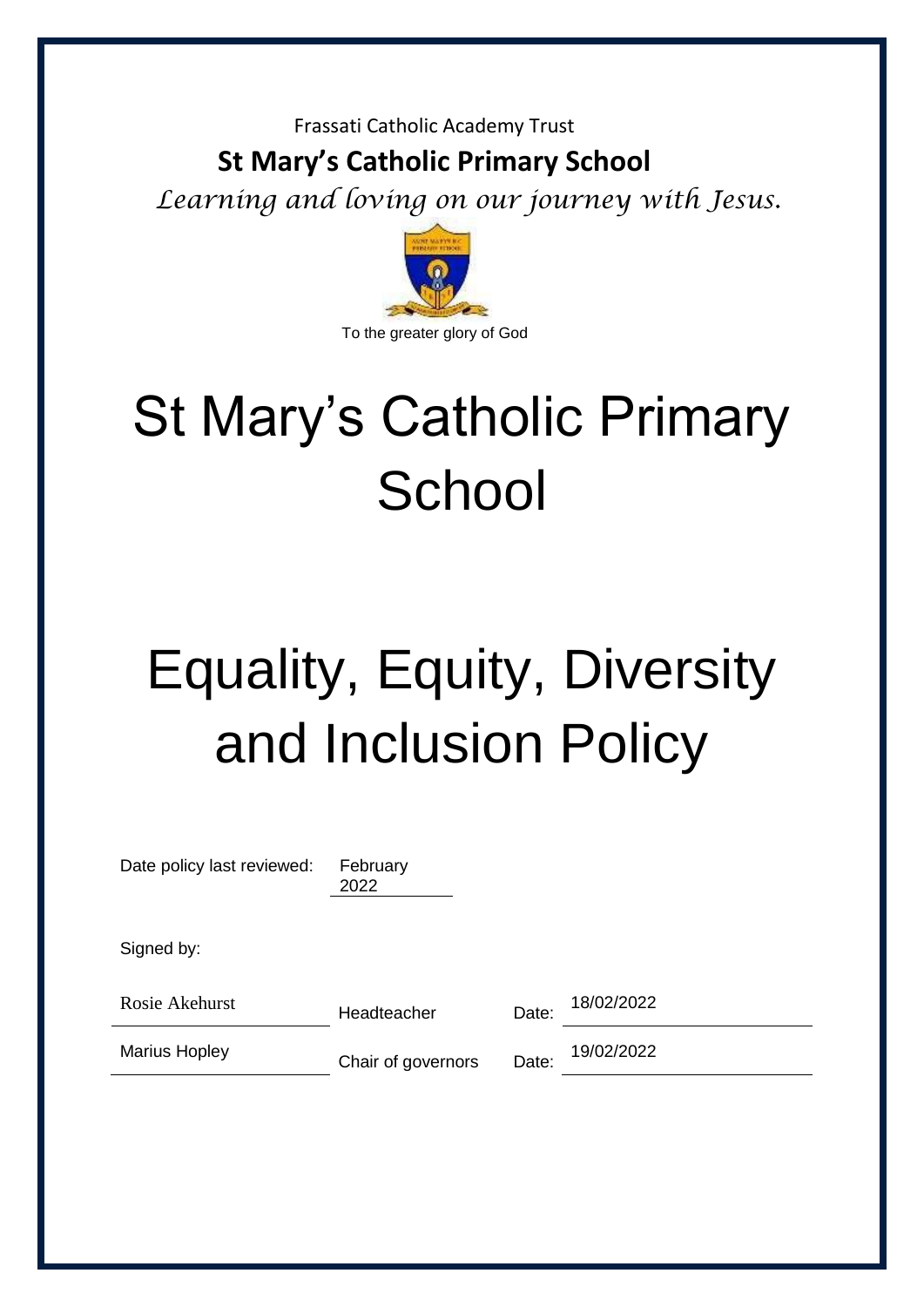#### **Statement of intent**

At St Mary's Catholic Primary School, we believe that all pupils and members of staff should have the opportunity to fulfil their potential whatever their background, identity and circumstances. We are committed to creating a community that recognises and celebrates difference within a culture of respect and co-operation. We appreciate that a culture which promotes equality will create a positive environment and a shared sense of belonging for all who work, learn and use the services of our school. We recognise that equality will only be achieved by the whole school community working together – our pupils, staff, governors and parents/carers. We have developed this policy to provide a clear framework for how we will achieve our school's aims.

Our school's demographic state is directly linked to our overall aims for achieving equality. Specifically, we aim to:

- Meet the needs of all pupils valuing the variety of their ethnicity, religion, gender and abilities
- Provide equal access for all pupils to resources and opportunities
- Provide resources and learning experiences which celebrate the rich mix of society and cultures
- Actively promoting race equality and good race relations by helping to develop within every member of the school community a respect and tolerance of the uniqueness of each person
- Comply with current legislation in relation to equal opportunities as is relevant in a Catholic school
- Make all members of our community aware that any discrimination will not be tolerated St. Mary's Catholic Primary School.

To achieve our aims, we will adopt the following methods:

- Embedding equality within teaching and resources
- Using key data indicators to understand the needs and characteristics of our school
- Promoting community cohesion
- Promoting parental engagement
- Investing in regular staff training
- Using key data, such as measures of wellbeing, to monitor the progress of pupils with protected characteristics
- Regularly reviewing our policy to ensure it reflects current trends and issues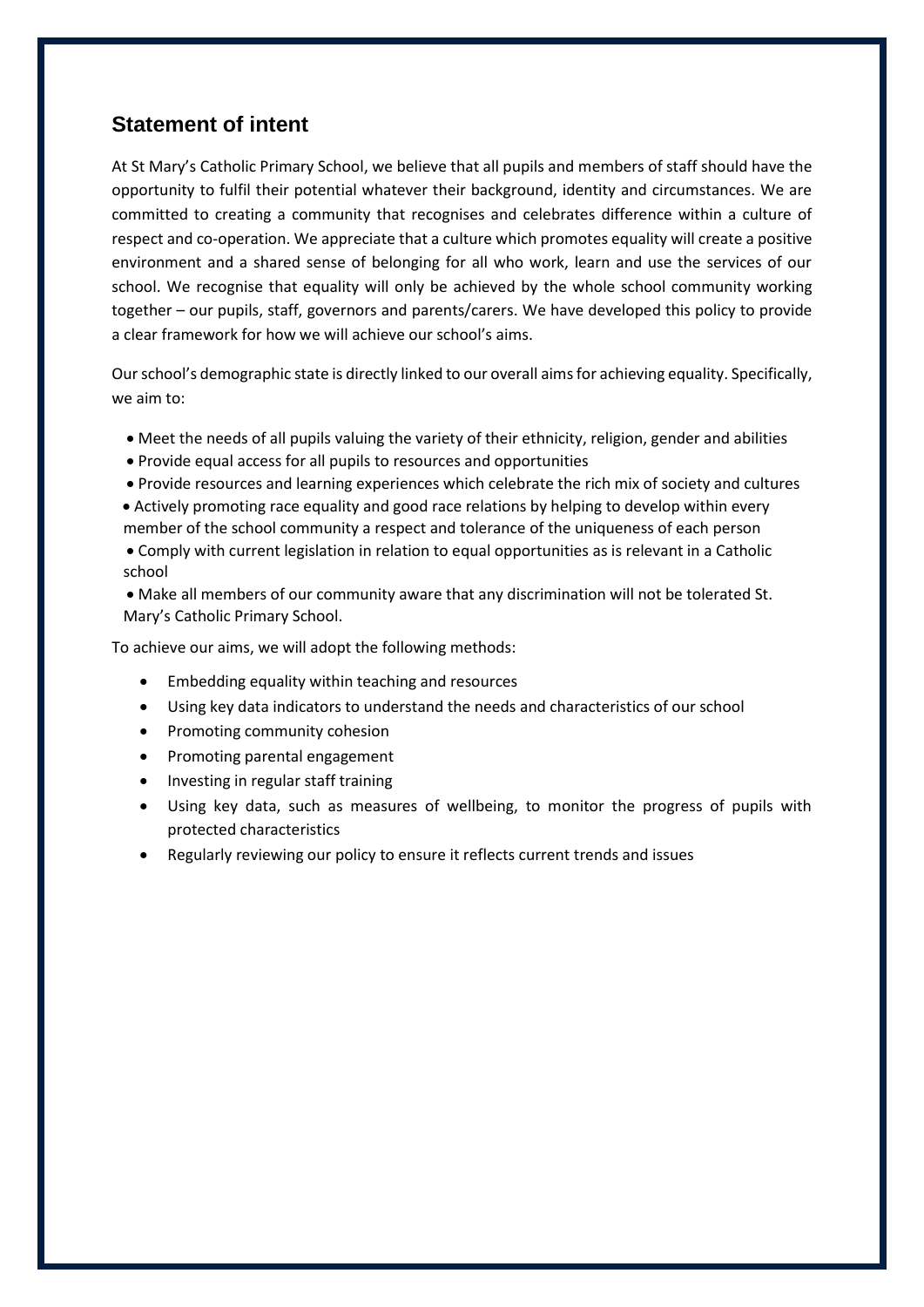## **1. Legal framework**

This policy has due regard to all relevant legislation including, but not limited to, the following:

- Human Rights Act 1998
- The Equality Act 2010
- UK General Data Protection Regulation (UK GDPR)
- Data Protection Act 2018

This policy has due regard to statutory and good practice guidance, including, but not limited to, the following:

- DfE (2014) 'The Equality Act and schools'
- DfE (2018) 'Promoting the education of looked after children and previously looked after children'
- DfE (2018) 'Gender separation in mixed schools'
- DfE (2018) 'Equality Act 2010: advice for schools'
- DfE (2018) 'Mental health and wellbeing provision in schools'

This policy operates in conjunction with the following school policies:

- Special Educational Needs and Disabilities (SEND) Policy
- Relationships and Sex Education Policy
- **•** Admissions Policy
- Anti-bullying Policy: Pupils
- Child Protection and Safeguarding Policy

### **2. Roles and responsibilities**

The governing board will:

- Be responsible for ensuring the school complies with the appropriate equality legislation and regulations.
- Take all reasonable steps to ensure pupils and potential pupils will not be discriminated against, harassed or victimised in relation to:
	- Admissions.
	- The way the school provides and education for pupils.
	- How pupils are provided with access to benefits, facilities and services.
	- The exclusion of a pupil or subjecting them to any other detriment.
- Ensure all policies are developed and implemented with appropriate equality impact assessments informing future plans in collaboration with the headteacher.

The headteacher will:

 Implement and champion this policy, ensuring that all staff and pupils apply its guidelines fairly in all situations.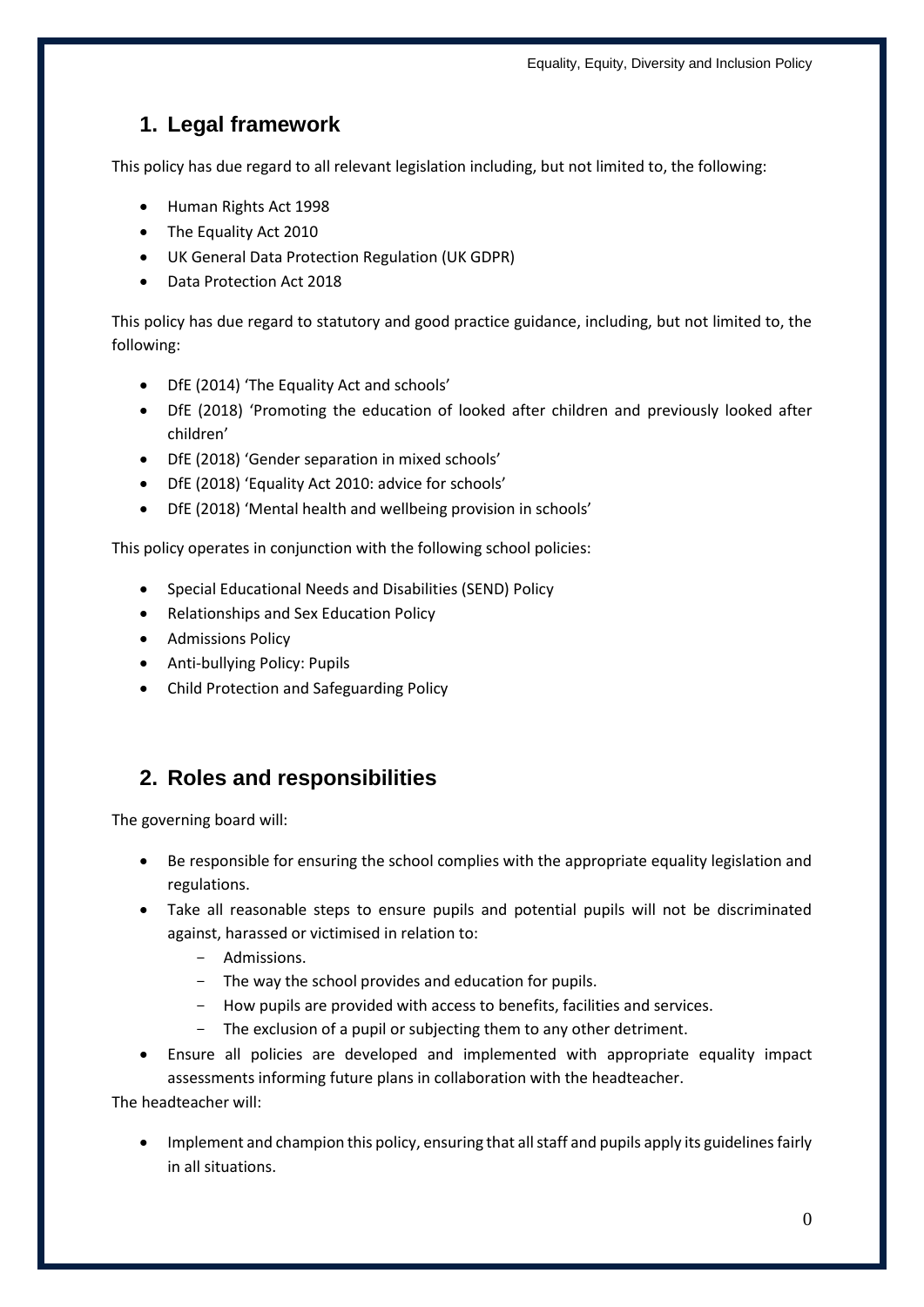- Conduct regular training sessions to ensure all members of staff are aware of their responsibilities, as well as to develop their skills and knowledge.
- Review and amend this policy, taking into account new legislation and government guidance, and previously reported incidents, in order to improve procedures.
- Ensure that appropriate counselling is made available for pupils who require immediate interventions, parental assistance and personal counselling.

Staff will:

- Be alert to the possible harassment of pupils, both inside and outside of the school, and to deal with incidents of harassment and/or discrimination as the highest priority.
- Carry out their statutory duties relating to equal opportunities and inclusivity, and pertaining to their specific roles.
- Have due regard to the sensitivities of all pupils, and not provide material that may cause offence.
- Act as a role model for equality, diversity and inclusion across the whole school community.

#### **3. Recognising and respecting difference**

 At St.Mary's we recognise that treating people equally does not necessarily involve treating them all the same. We recognise that our policies, procedures and activities must not discriminate but must take account of diversity and the kinds of barriers and disadvantage that staff, parents/carers or pupils may face in relation to their protected characteristics:

- Disability we understand that reasonable adjustments may need to be made
- Gender we recognise that girls and boys, men and women have different needs
- Religion and belief we acknowledge that reasonable requests in relation to religious observance and practice may need to be made and complied with
- Ethnicity and race we appreciate that all have different experiences as a result of our ethnic and racial backgrounds
- Age we value the diversity in age of staff, parents and carers
- Sexual orientation we recognise that individuals should not experience disadvantage as a result of their sexual orientation

 Marital status – we understand that our staff, parents and carers may make their own personal choices in respect of personal relationships

 Pregnancy and maternity – we believe that our staff, parents and carers should not experience any unfair disadvantage as a result of pregnancy or having recently given birth

### **4. Foster positive attitudes and relationships, and a shared sense of cohesion and belonging**

We intend that our policies, procedures and activities should promote:

- positive attitudes and interaction between groups and communities different from each other
- an absence of harassment, victimisation and discrimination in relation to any protected characteristics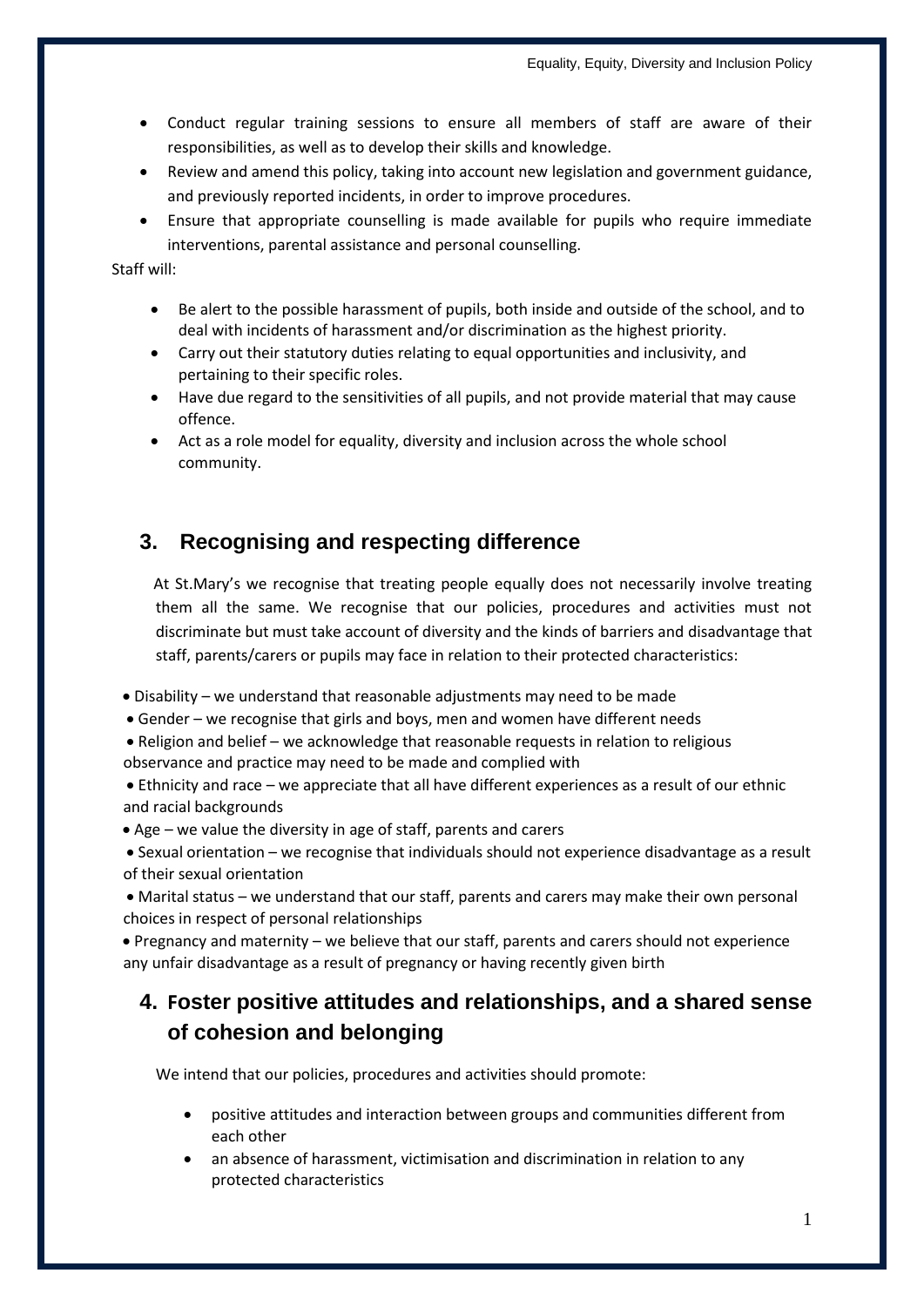### **5. Observing good equalities practice in relation to staff**

 We ensure that our policies and practices for all staff and potential staff throughout the employment lifecycle, i.e. from recruitment through to the cessation of employment and beyond, are applied fairly and consistently across all groups with full respect for legal rights, taking into account aspects applicable to particular groups (e.g. duty to make reasonable adjustments for disabled staff).

## **6. Reduce and remove inequalities and barriers that already exist**

 We intend that our policies, procedures and activities avoid or minimise any possible negative impacts and we aim to reduce inequalities that exist between groups and communities different from each other.

#### **7. Consult and involve to ensure views are heard**

 In our development of policies, we engage with groups and individuals, including pupils who are affected by a policy or activity to ensure that their views are taken into account. For policies and activities affecting pupils, we will take account of views expressed at school council; for parents, through parent governor representation and for staff, through staff governor representation. Where necessary, we will consult more widely with specific groups.

#### **8. Foster greater community cohesion**

 We intend that our policies, activities and curriculum offer foster greater social cohesion and provide for an equal opportunity to participate in public life irrespective of the protected characteristics of individuals and groups.

### **9. The curriculum**

We believe that pupils should be exposed to thoughts and ideas of all kinds, however challenging or controversial, and will not make any unjustified changes to our curriculum content on the grounds of any protected characteristics that a pupil may have. We will ensure, however, that the curriculum is as balanced as possible, and delivered in such a way that prevents discrimination and the promotion of prejudicial stereotypes.

To ensure equality, diversity and acceptance are taught and promoted throughout each subject area: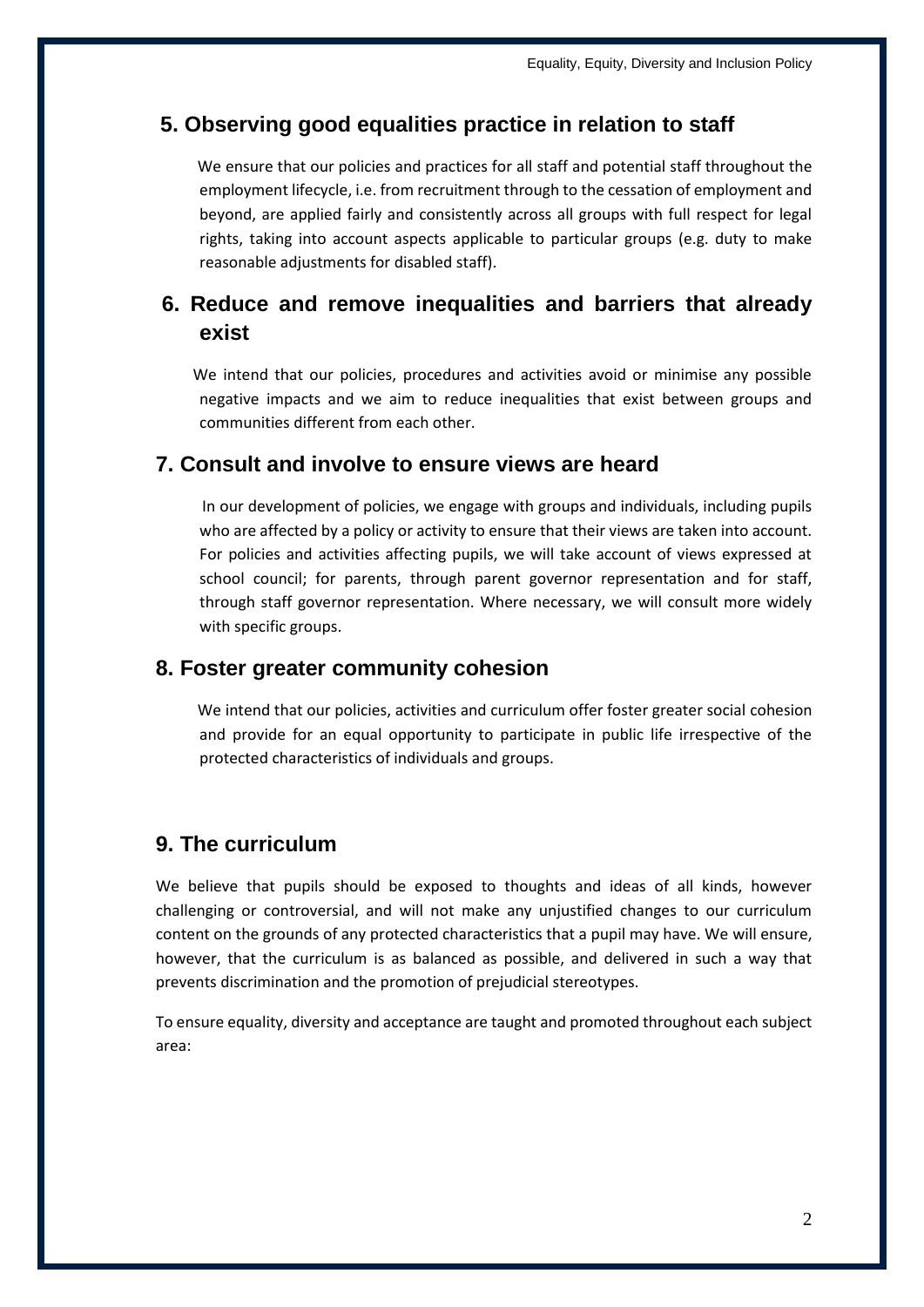#### **Cultural Diversity**

We will promote this through:

Our work in Geography, History and other schemes such as God Matters (RE), PSHE and

Citizenship, Literacy, Music and Dance, where studies are made of other countries and cultures.

- The study of different faiths as specified in our RE topic plan
- Taking part in workshops and visits, which reflect other cultures and societies.
- Ensuring appropriate reading material is available in the school and reading schemes

#### **Promotion of Equality**

This will be supported by:

- Promotion of our Mission Statement
- The teaching of PSHE and Circle Time discussions
- Monitoring test results for ethnicity and gender

• Regular monitoring and updating of this policy and policies which relate to it eg Pay Policy. • Monitoring and recording all incidents of racism and racial harassment and taking action to address any breakdown in procedures

 Giving the pupils opportunities to discuss issues of gender, race, religion and ability, helping them to develop strategies for countering them

The observation of inclusive teaching strategies is a key aspect of the SLT's annual programme of monitoring.

We will respect the right of parents to withdraw their child from sex education.

#### **Promoting inclusion**

We will promote through:

- Ensuring that pupils are called by their preferred names, which may be different from their legal names, taking into account the correct spelling, structure and pronunciation.
- Ensuring, as far as possible, that our governing board and staff reflect the full diversity of our local community.
- Providing an environment where prejudiced assumptions, attitudes and behaviours are continually challenged.
- Instilling in pupils an awareness of prejudice, giving them confidence that it can, and must, be eradicated.
- Providing a variety of educational and residential visits that expose pupils to a wide range of cultural experiences.
- Ensuring equal access to opportunities, such as extracurricular activities and the curriculum.
- Taking care in the use of language and the choice of resources, so that teaching and nonteaching staff avoid reinforcing stereotypical views of society.
- Valuing the cultural experiences and contributions of all pupils, regardless of any protected characteristic that they may have.
- Communicating our policy to parents to gain their understanding, agreement and support for its provisions.